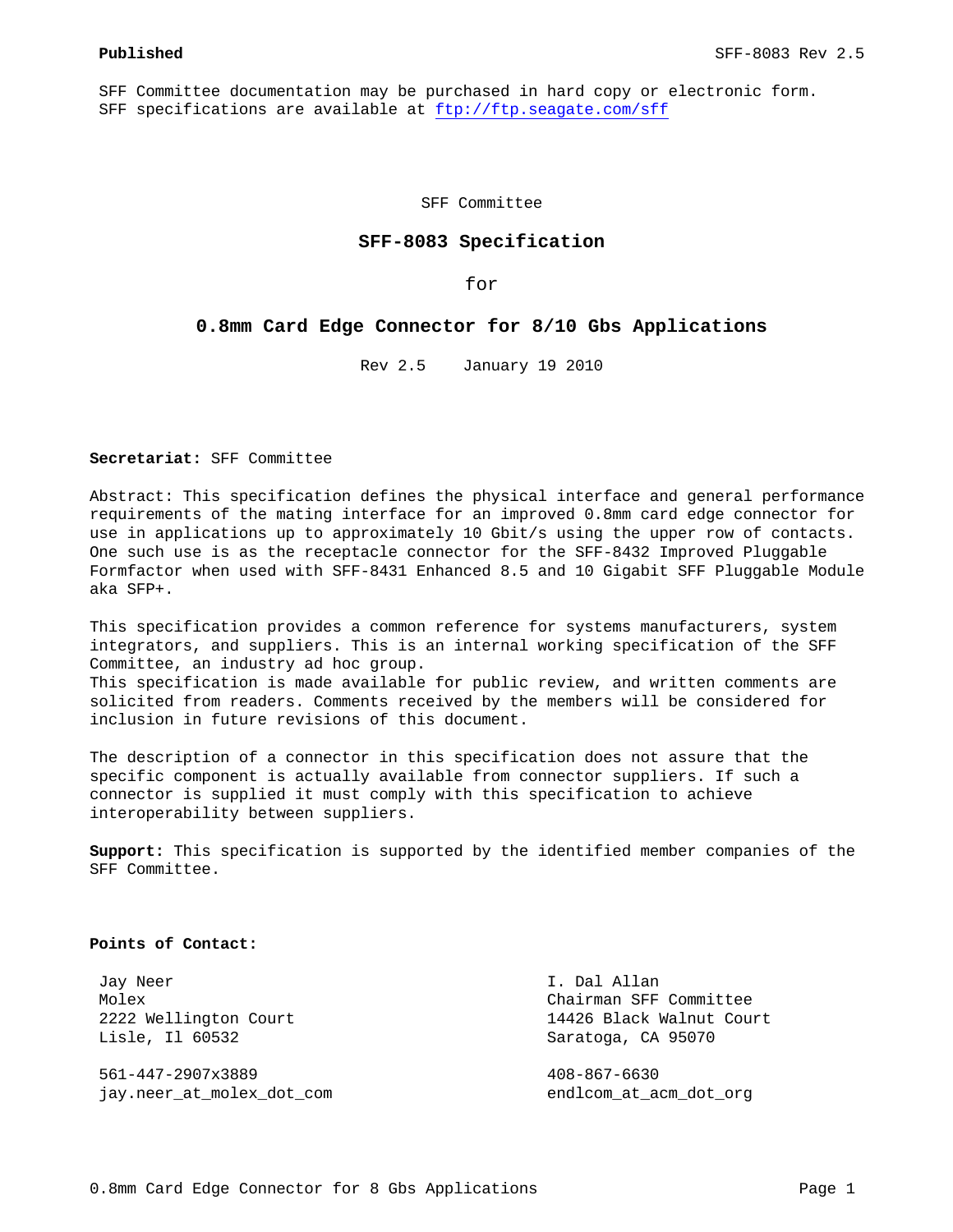#### **EXPRESSION OF SUPPORT BY MANUFACTURERS**

The following member companies of the SFF Committee voted in favor of this industry specification.

> Cinch EMC Emulex ETRI FCI Finisar Hewlett Packard Hitachi GST JDS Uniphase Luxtera Panduit Sun Microsystems Toshiba Tyco Vitesse Semiconductor

The following SFF member companies voted no on the technical content of this industry specification.

> AMCC Amphenol Molex

The following member companies of the SFF Committee voted to abstain on this industry specification.

> Arista Networks Avago Cortina Systems Dell Computer Foxconn Fujitsu CPA ICT Solutions LSI Meritec NetApp OpNext Sandisk Sandisk/RAD Seagate Toshiba America Volex

The user's attention is called to the possibility that implementation to this Specification may require use of an invention covered by patent rights. By distribution of this Specification, no position is taken with respect to the validity of this claim or of any patent rights in connection therewith. Members of the SFF Committee, which advise that a patent exists, are required to provide a statement of willingness to grant a license under these rights on reasonable and non-discriminatory terms and conditions to applicants desiring to obtain such a license.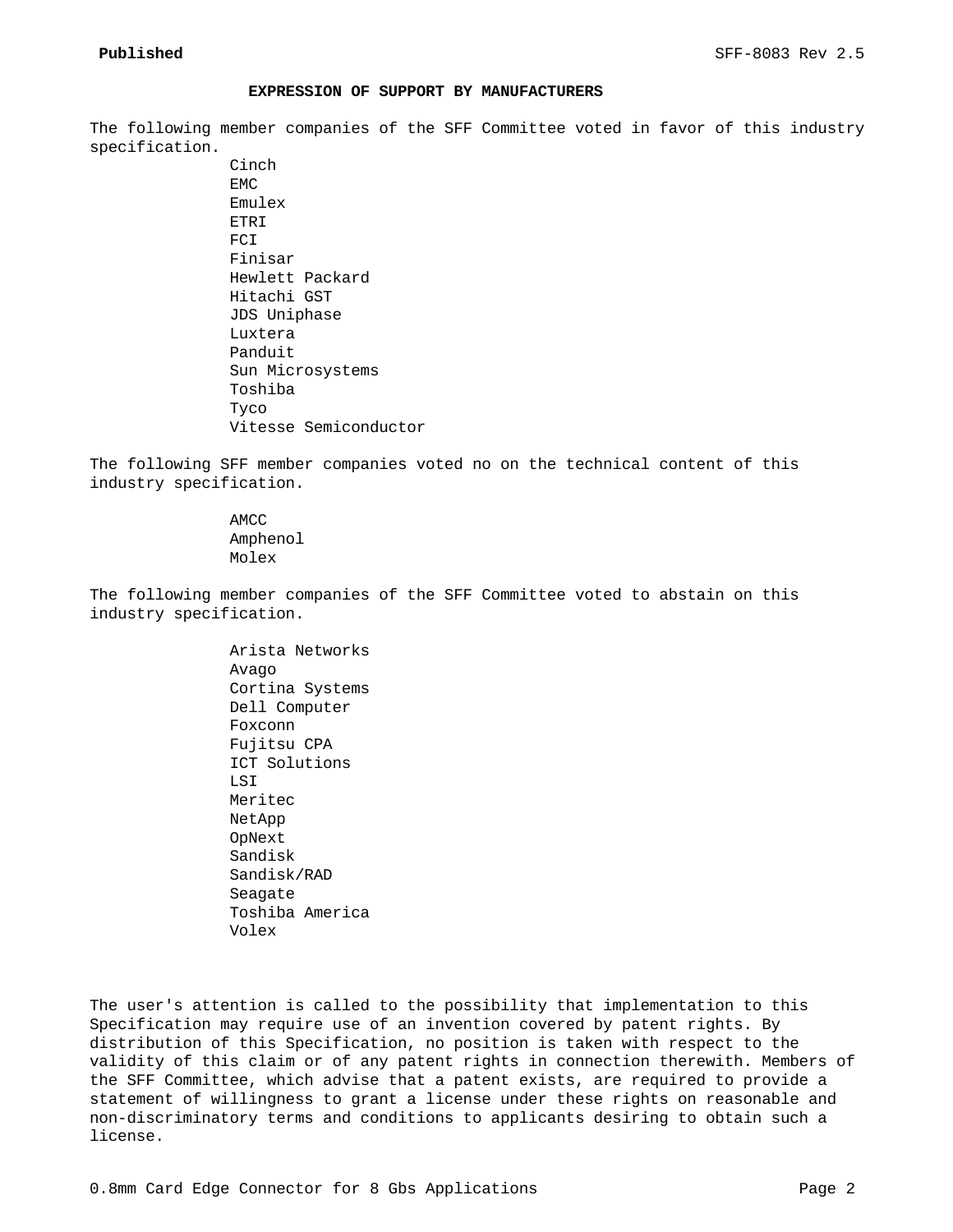#### **Foreword:**

The development work on this specification was done by the SFF Committee, an industry group. The membership of the committee since its formation in August 1990 has included a mix of companies which are leaders across the industry.

When 2 1/2" diameter disk drives were introduced, there was no commonality on external dimensions e.g. physical size, mounting locations, connector type, connector location, between vendors.

The first use of these disk drives was in specific applications such as laptop portable computers and system integrators worked individually with vendors to develop the packaging. The result was wide diversity, and incompatibility.

The problems faced by integrators, device suppliers, and component suppliers led to the formation of the SFF Committee as an industry ad hoc group to address the marketing and engineering considerations of the emerging new technology.

During the development of the form factor definitions, other activities were suggested because participants in the SFF Committee faced more problems than the physical form factors of disk drives. In November 1992, the charter was expanded to address any issues of general interest and concern to the storage industry. The SFF Committee became a forum for resolving industry issues that are either not addressed by the standards process or need an immediate solution.

Those companies which have agreed to support a specification are identified in the first pages of each SFF Specification. Industry consensus is not an essential requirement to publish an SFF Specification because it is recognized that in an emerging product area, there is room for more than one approach. By making the documentation on competing proposals available, an integrator can examine the alternatives available and select the product that is felt to be most suitable.

SFF Committee meetings are held during T10 weeks (see www.t10.org), and Specific Subject Working Groups are held at the convenience of the participants. Material presented at SFF Committee meetings becomes public domain, and there are no restrictions on the open mailing of material presented at committee meetings.

Most of the specifications developed by the SFF Committee have either been incorporated into standards or adopted as standards by EIA (Electronic Industries Association), ANSI (American National Standards Institute) and IEC (International Electrotechnical Commission).

If you are interested in participating or wish to follow the activities of the SFF Committee, the signup for membership and/or documentation can be found at:

#### www.sffcommittee.com/ie/join.html

The complete list of SFF Specifications which have been completed or are currently being worked on by the SFF Committee can be found at:

# ftp://ftp.seagate.com/sff/SFF-8000.TXT

If you wish to know more about the SFF Committee, the principles which guide the activities can be found at ftp://ftp.seagate.com/sff/SFF-8032.TXT

Suggestions for improvement of this specification will be welcome. They should be sent to the SFF Committee, 14426 Black Walnut Ct, Saratoga, CA 95070.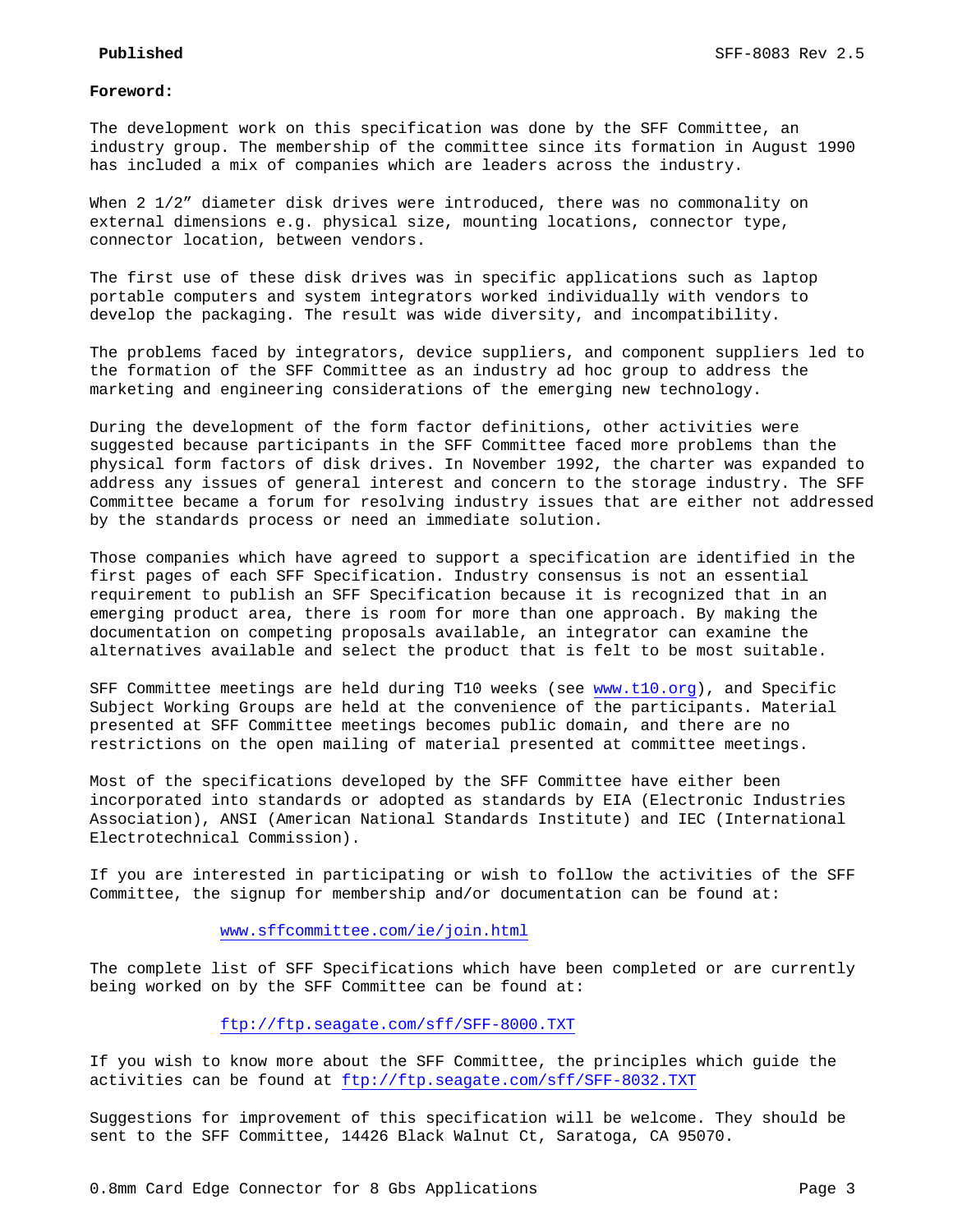## **Contents**

| 1              |                          |  |
|----------------|--------------------------|--|
|                | 1.1                      |  |
| $\mathfrak{D}$ |                          |  |
|                | 2.1<br>2.2<br>2.3<br>2.4 |  |
| 3              |                          |  |
| $\overline{4}$ |                          |  |
|                | 4.1<br>4.2               |  |
| 5              |                          |  |
|                | 5.1<br>5.2               |  |
| 6              |                          |  |
|                | 6.1<br>6.2<br>6.3<br>6.4 |  |
| 7              |                          |  |
|                | 7.1<br>7.2<br>7.3        |  |

# **Figures:**

|  | Figure 6-1 General view of right-angled body receptacle  12 |  |
|--|-------------------------------------------------------------|--|
|  |                                                             |  |
|  |                                                             |  |
|  |                                                             |  |
|  |                                                             |  |

# **Tables:**

|  | Table 5-1 Electrical Specifications and Test Conditions  10    |  |
|--|----------------------------------------------------------------|--|
|  | Table 5-2 Connector HIGH-Frequency PERFORMANCE REQUIREMENTS 11 |  |
|  |                                                                |  |
|  |                                                                |  |
|  |                                                                |  |
|  |                                                                |  |
|  |                                                                |  |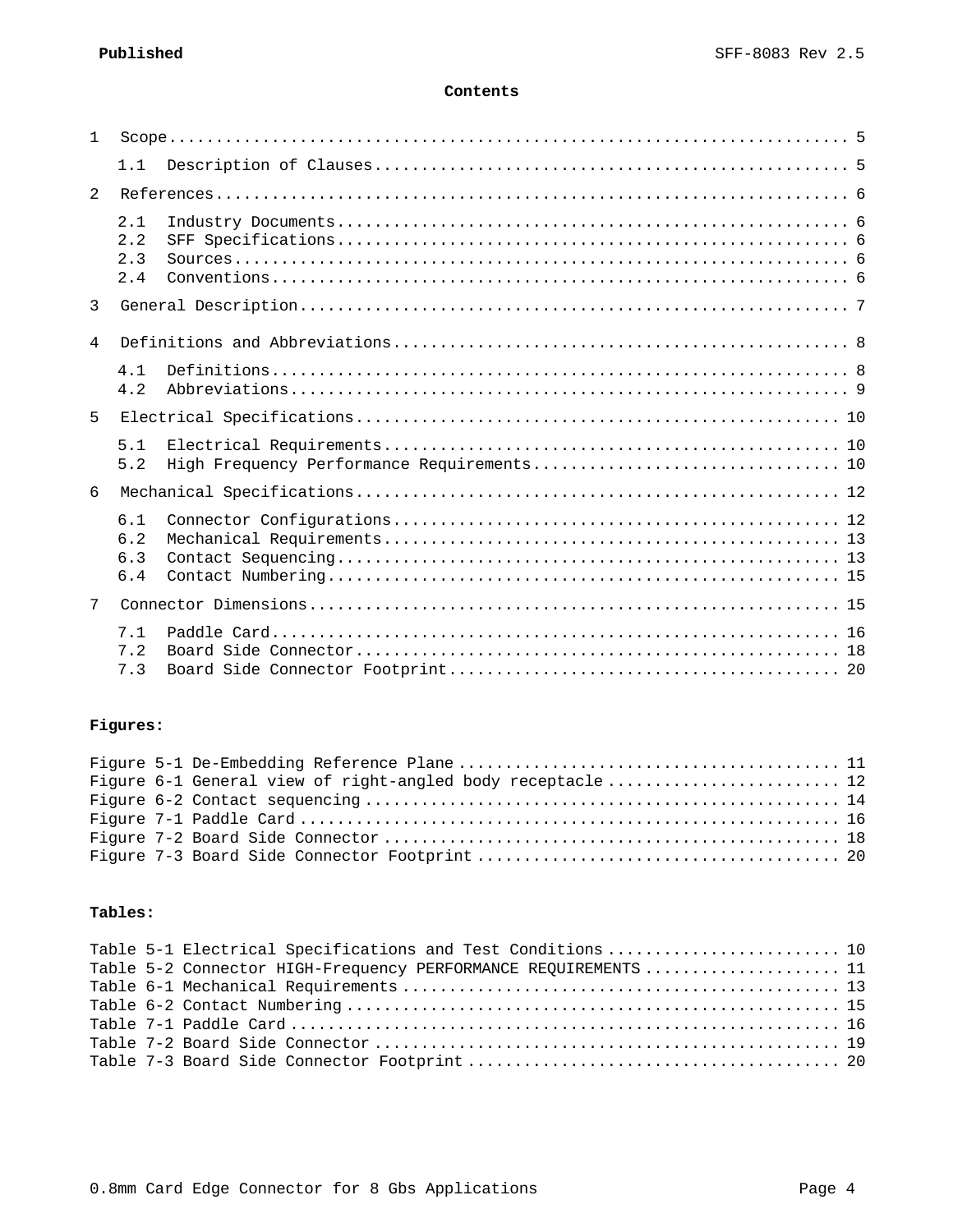#### **1 Scope**

This specification defines the terminology and physical requirements for the mating interface and physical characteristics of the improved 0.8 mm card edge connector. The dimensions specified apply to a family of connectors with 20, 30, 50 or 70 contacts. It also defines electrical attributes that distinguish it from the SFF-8084 0.8 mm card edge connector that defines a lower speed connector interface.

Fibre Channel, 10G Ethernet, InfiniBand, other standards, and specifications such as SFP+, define requirements on the characteristic impedance and ability to transmit multi-gigabit signals to and from optical pluggable modules, and in some cases via cable assemblies. When this connector is used in such an application, it is subject to the requirements of those documents.

#### **1.1 Description of Clauses**

Clause 1 contains the scope and purpose

Clause 2 contains referenced and related standards and SFF specifications

Clause 3 contains the general description

Clause 4 contains the definitions, abbreviations and conventions

Clause 5 defines the electrical conditions

Clause 6 defines the mechanical conditions

Clause 7 defines the connector dimensions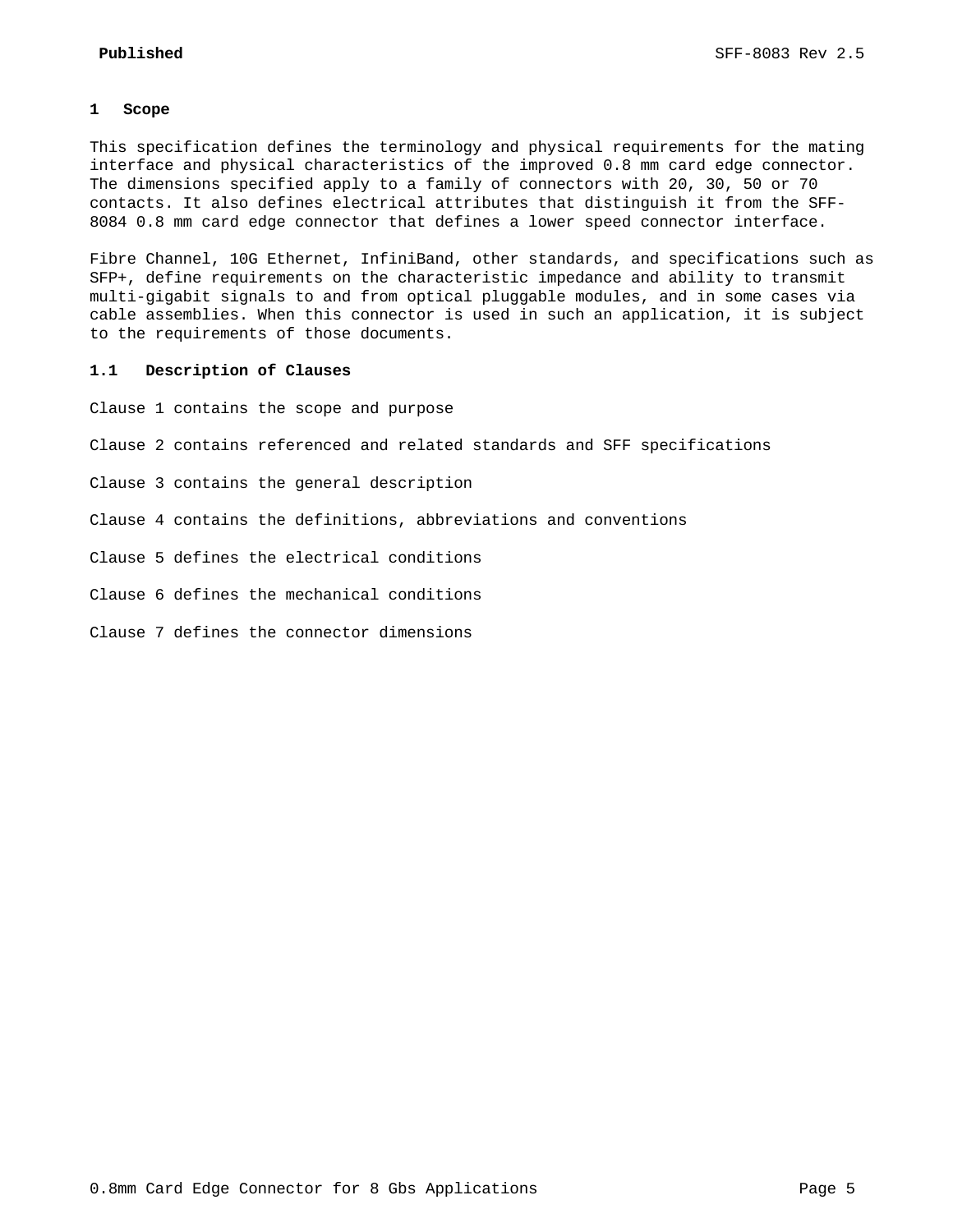## **2 References**

The following interface standards and specifications are relevant to this Specification.

#### **2.1 Industry Documents**

The following standards and specifications are relevant to this Specification.

|                   | ANSI/ASME Y14.5M Geometric Dimensioning and Tolerancing (GD&T)   |
|-------------------|------------------------------------------------------------------|
| EIA 364-06        | Contact Resistance Test Procedure For Electrical Connectors      |
| EIA 364-09        | Durability Test Procedure For Electrical Connectors And Contacts |
| EIA 364-13        | Mating And Unmating Forces Test Procedures For Electrical        |
|                   | Connectors                                                       |
| EIA 364-21        | Insulation Resistance Test Procedure For Electrical Connectors   |
|                   | Sockets And Coaxial Contacts                                     |
|                   | INCITS 352:2002 FC-PI (Fibre Channel Physical Interface)         |
|                   | INCITS 404:200x FC-PI-2 (Fibre Channel Physical Interface - 2    |
| T11/1625D         | FC-PI-3 (Fibre Channel Physical Interface - 3                    |
| T11/              | FC-PI-4 (Fibre Channel Physical Interface - 4                    |
| <b>IEEE 802.3</b> | 10 Gigabit Ethernet clause 5210GBASE-LRM clause 68               |
| InfiniBand        | Architecture Specification Volume 2                              |
| T10/1601D         | SAS $1-1$ (Serial Attached SCSI - 1.1)                           |
| INF-8074i         | SFP (Small Formfactor Pluggable) Transceiver                     |
| SFF-8075          | PCI Card Version of SFP Cage                                     |
| SFF-8084          | 0.8mm Card Edge Connector                                        |
| SFF-8410          | High Speed Serial Testing for Copper Links                       |
| SFF-8431          | Enhanced 10 Gigabit Small Formfactor Pluggable Module (SFP+)     |
| $SFF-8432$        | Improved Pluggable Formfactor (IPF)                              |
| SFF-8433          | IPF (Improved Pluggable Formfactor) Cage                         |
| SFF-8434          | SFP+ Gerber Files                                                |
|                   |                                                                  |

## **2.2 SFF Specifications**

There are several projects active within the SFF Committee. The complete list of specifications which have been completed or are still being worked on are listed in the specification at ftp://ftp.seagate.com/sff/SFF-8000.TXT

## **2.3 Sources**

Those who join the SFF Committee as an Observer or Member receive electronic copies of the minutes and SFF specifications (http://www.sffcommittee.com/ie/join.html).

Copies of ANSI standards may be purchased from the InterNational Committee for Information Technology Standards (http://tinyurl.com/c4psg).

EIA documents are available at http://global.ihs.com

802.3 Ethernet is available from http://standards.ieee.org/getieee802/802.3.html

The InfiniBand Architecture Specification Volume 2 is available from http://www.infinibandta.org/specs

## **2.4 Conventions**

The ISO convention of numbering is used i.e., the thousands and higher multiples are separated by a space and a period is used as the decimal point. This is equivalent to the English/American convention of a comma and a period.

0.8mm Card Edge Connector for 8 Gbs Applications Page 6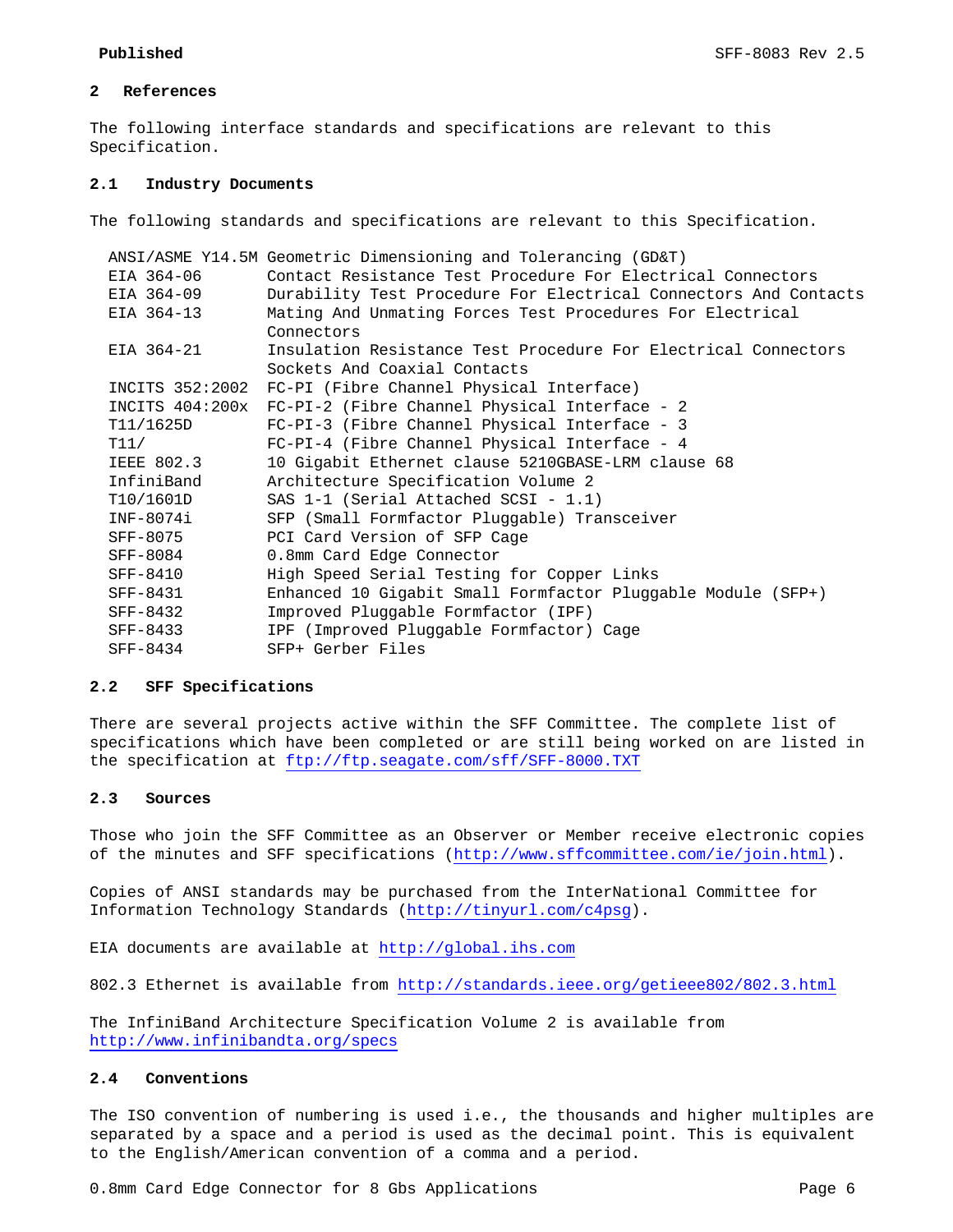| English     |     | French      |  | ISO         |
|-------------|-----|-------------|--|-------------|
|             | 0.6 | 0.6         |  | 0.6         |
| 1,000       |     | 1 000       |  | 1 000       |
| 1,323,462.9 |     | 1 323 462,9 |  | 1 323 462.9 |

#### **3 General Description**

The improved 0.8 mm connection system is based on industry-proven card edge style contacts, which mate with a single wipe, and are very difficult to damage.

0.8 mm Card Edge connectors find their most important application where signals have rise times typically in the range of 35 ps and where positive retention is needed but ease of insertion and removal is also desired. This covers virtually all of the external inter-enclosure applications for gigabit serial applications that use balanced copper media for transmission.

Design goals were minimization of crosstalk and minimum transmission line impedance discontinuity across the connector interface at signaling rates up to 11.1 GBd on the upper row of contacts. The lower row of contacts is rated at signaling rates up to 2.5 Gigabits/second.

The shield (cage) contact (not shown or part of this specification) is required to make contact before any of the signal contacts upon insertion and to break contact only after all contacts are separated upon removal. This ensures that any ground potential differences between enclosures are first exposed to the shield and thereby minimizes the risk of damaging the sensitive input and output stages of the transceivers when the signal contacts are mated.

A cage or latching device (not shown or part of this specification) is required to guide the mating interface (typically a paddle cad) into the connector, provide sufficient wipe on the contact interface, provide a hard stop which prevents the transceiver side from bottoming in the connector, and keeps the paddle card contacts on the connector contacts during use.

This connector is primarily used as a pluggable module connector but can also be used with direct attach cable assemblies.

This specification includes the minimum lengths, widths and positional tolerances of the contacts.

The connector is of a straightforward construction that does not rely on advanced materials or processes, and is physically robust.

Connectors compliant to SFF-8083 are also compliant to SFF-8084, but the reverse is not necessarily true.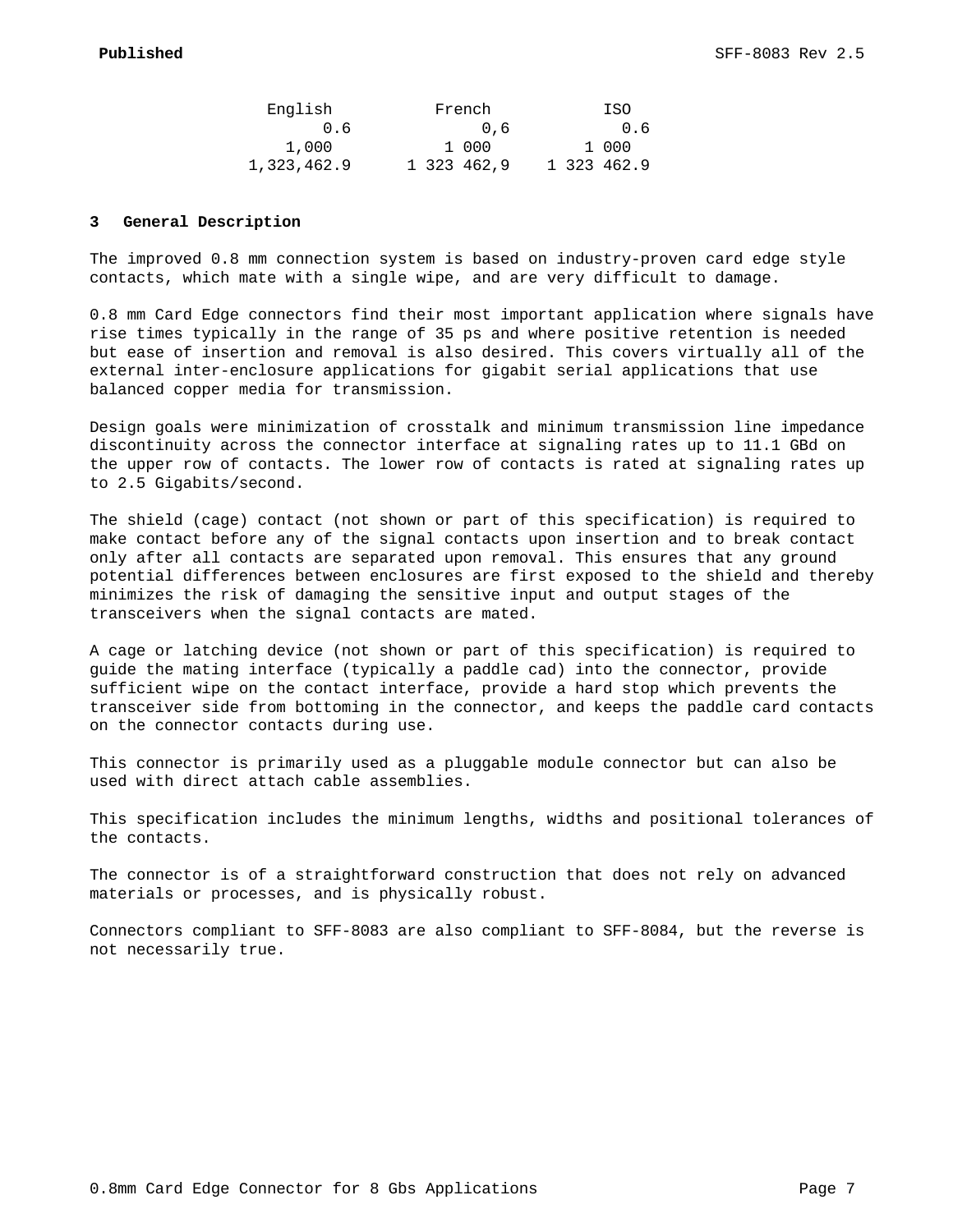#### **4 Definitions and Abbreviations**

#### **4.1 Definitions**

For the purpose of this specification, the following definitions apply:

**Advanced grounding contacts:** Connector contacts that make first and break last and are capable of carrying power ground return currents and performing electrostatic discharge. Other terms sometimes used to describe these features are: grounding pins, ESD contacts, grounding contacts, static drain, and pre-grounding contacts.

**Alignment guides:** Connector features that preposition insulators prior to electrical contact. Other terms sometimes used to describe these features are: guide pins, guide posts, blind mating features, mating features, alignment features, paddle card chamfers and mating guides.

**Centerline or CL:** A real or imaginary line that is equidistant from the surface or sides of something

**Contact mating sequence:** Order of electrical contact during mating/unmating process. Other terms sometimes used to describe this feature are: contact sequencing, contact positioning, make first/break last, EMLB (early make late break) staggered contacts, and long pin / short pin.

**Frontshell:** That metallic part of a connector body that directly contacts the backshell or other shielding material that provides mechanical and shielding continuity between the connector and the cable. Other terms sometimes used to describe this part of a cable assembly are: housing, nosepiece, cowling, and metal shroud.

**Maximum component height:** Distance from board surface to farthest overall module/connector feature.

**Mating side:** The side of the connector that joins and separates from the mating side of a connector of opposite gender. Other terms commonly used in the industry are mating interface, separable interface and mating face.

**Offset:** An alignment shift from the centerline of the connector. Connector contacts may be offset from the CL

**Optional:** This term describes features that are not required by this specification. However, if any feature defined by this specification is implemented, it shall be done in the same way as defined by the specification. Describing a feature as optional in the text is done to assist the reader. If there is a conflict between text and tables on a feature described as optional, the table shall be accepted as being correct.

**Right Angle:** A connector design for use with printed circuit board assembly technology where the mating direction is parallel to the plane of the printed circuit board.

**Surface mount:** A connector design and a printed circuit board design style where the connector termination points do not penetrate the printed circuit board and are subsequently soldered to the surface of the printed circuit board.

**Termination side:** The side of the connector opposite the mating side that is used for permanently attaching conductors to the connector. Due to pin numbering differences between mating side genders the termination side shall always be

0.8mm Card Edge Connector for 8 Gbs Applications Page 8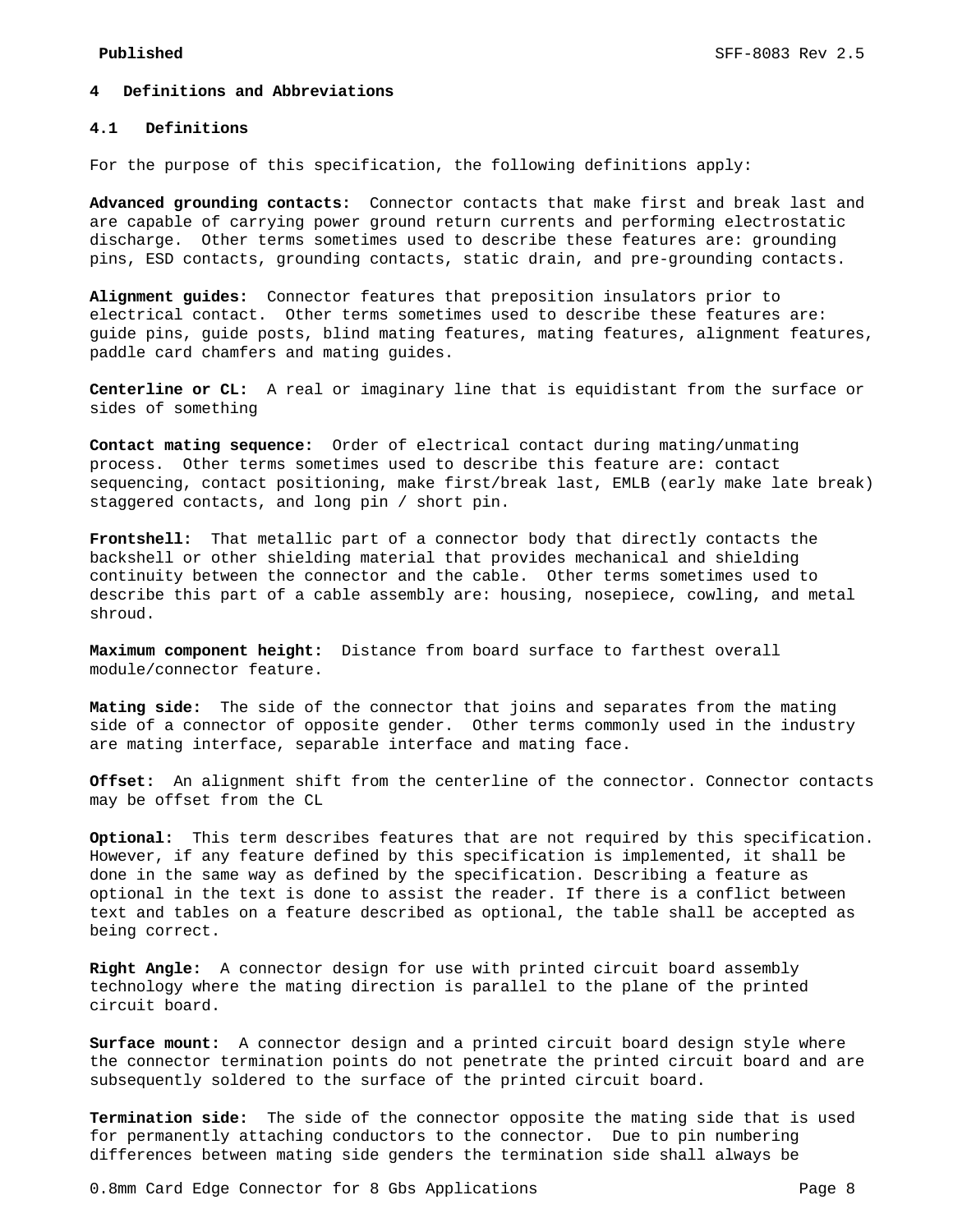specified in conjunction with a mating side of a specific gender. Other terms commonly used in the industry are: back end, non-mating side, footprint, pc board side, and post side.

**Through-hole:** A connector design and a printed circuit board design style where the connector termination points penetrates the printed circuit board and are subsequently soldered to the printed circuit board.

## **4.2 Abbreviations**

- **CL:** Centerline
- **MSA:** Multiple source agreement
- **PCB:** Printed circuit board
- **SFP:** Small Formfactor Pluggable
- **SFP+:** Enhanced 8.5 and 10 Gigabit Small Form Factor Pluggable Module
- **SMT:** Surface-mount technology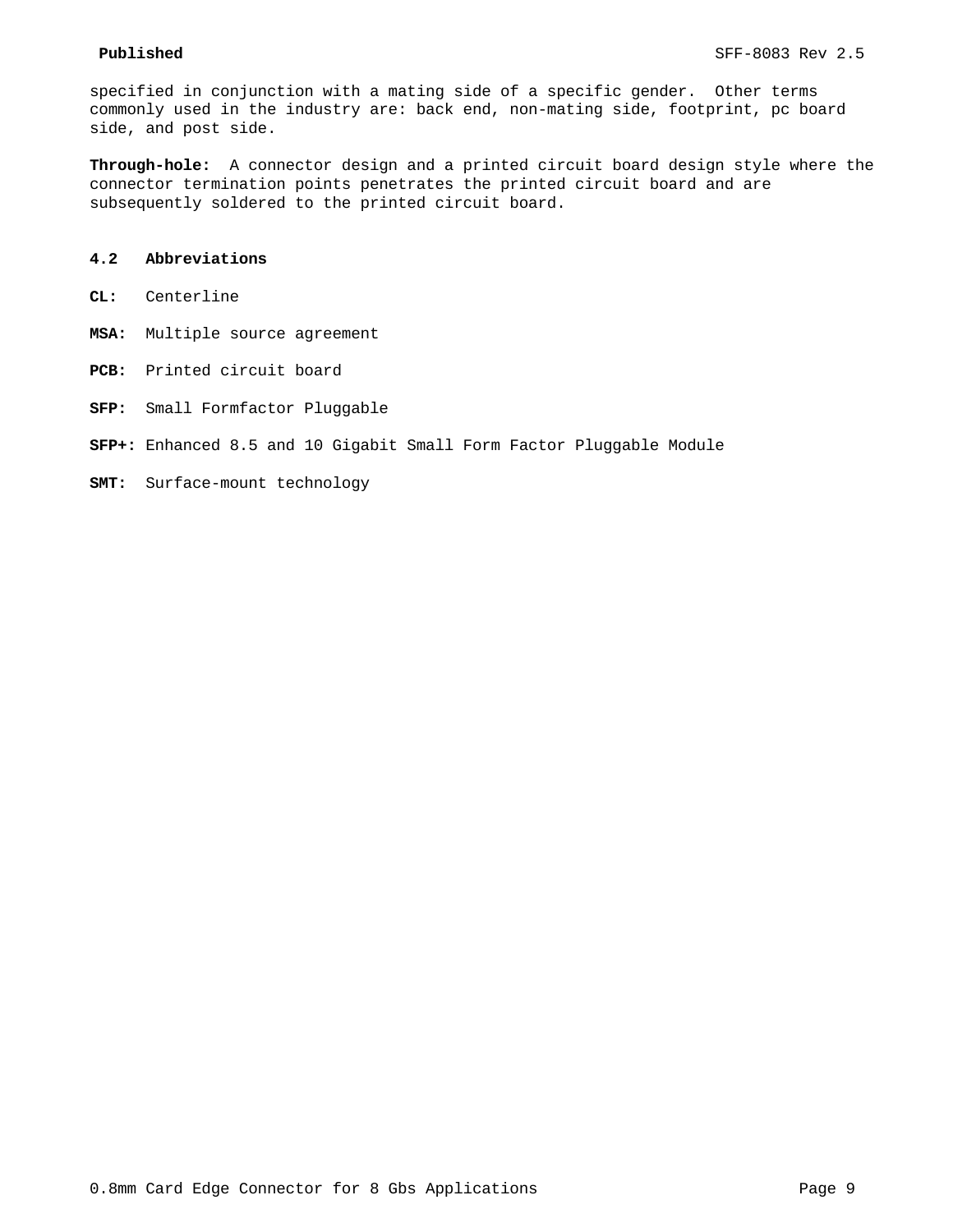## **5 Electrical Specifications**

#### **5.1 Electrical Requirements**

The electrical and low frequency performance requirements are defined in

| Parameter                                                              | Specifications                                   | Test Conditions             |
|------------------------------------------------------------------------|--------------------------------------------------|-----------------------------|
| Temperature                                                            |                                                  | $-20°C$ to $+85°C$          |
| Humidity                                                               |                                                  | 80% RH Maximum              |
| Current                                                                | $0.5$ A/contact                                  |                             |
| Voltage                                                                | 30 V AC/contact                                  |                             |
| Low level contact<br>resistance with conductor<br>resistance - Initial | 20 milliOhm max change from<br>initial           | EIA 364-6: 320 mV DC, 10 mA |
| Insulation Resistance                                                  | 1e3 MegaOhm Minimum between<br>adjacent contacts | EIA 364-21: 100 V DC        |
| Dielectric withstanding<br>voltage                                     | No defect between adjacent<br>contacts           | 300 V DC for 1 minute hold  |

|  |  | TABLE 5-1 ELECTRICAL SPECIFICATIONS AND TEST CONDITIONS |  |  |  |
|--|--|---------------------------------------------------------|--|--|--|
|--|--|---------------------------------------------------------|--|--|--|

## **5.2 High Frequency Performance Requirements**

The requirements for the high-speed performance are enabled by reference to SFF-8410 High Speed Serial Testing for Copper Links which defines testing methodology. The high-speed performance test methods of SFF-8410 constitute an essential part of this specification.

The signal contacts in the upper row shall meet the requirements of Table 5-2 when adjacent contacts are used in a "ground-signal-signal-ground" configuration.

All electrical data is for a connector in its nominal mated configuration with grounds removed under signal pads. Fixturing effects (test points, traces and other non-required points) are to be de-embedded using industry approved techniques such as Thru-Reflect-Line (TRL), Line-Reflect-Match (LRM), Line-Reflect-Line (LRL), Short-Open-Load-Thru (SOLT) etc. Specific methods are not recommended in this document.

For surface mount connectors, the reference plane for de-embedding is to the end of the recommended solder pads on the host board side, and to the end of the mating pads on the paddle card side. See Figure 5-1 for specific requirements. For throughhole versions, the reference plane on the host board side is either to the edges of the required through-hole vias, or to a plane a short distance further away from the module specified by the connector implementer. The de-embedding plane on the module side is the same as for surface mount connectors.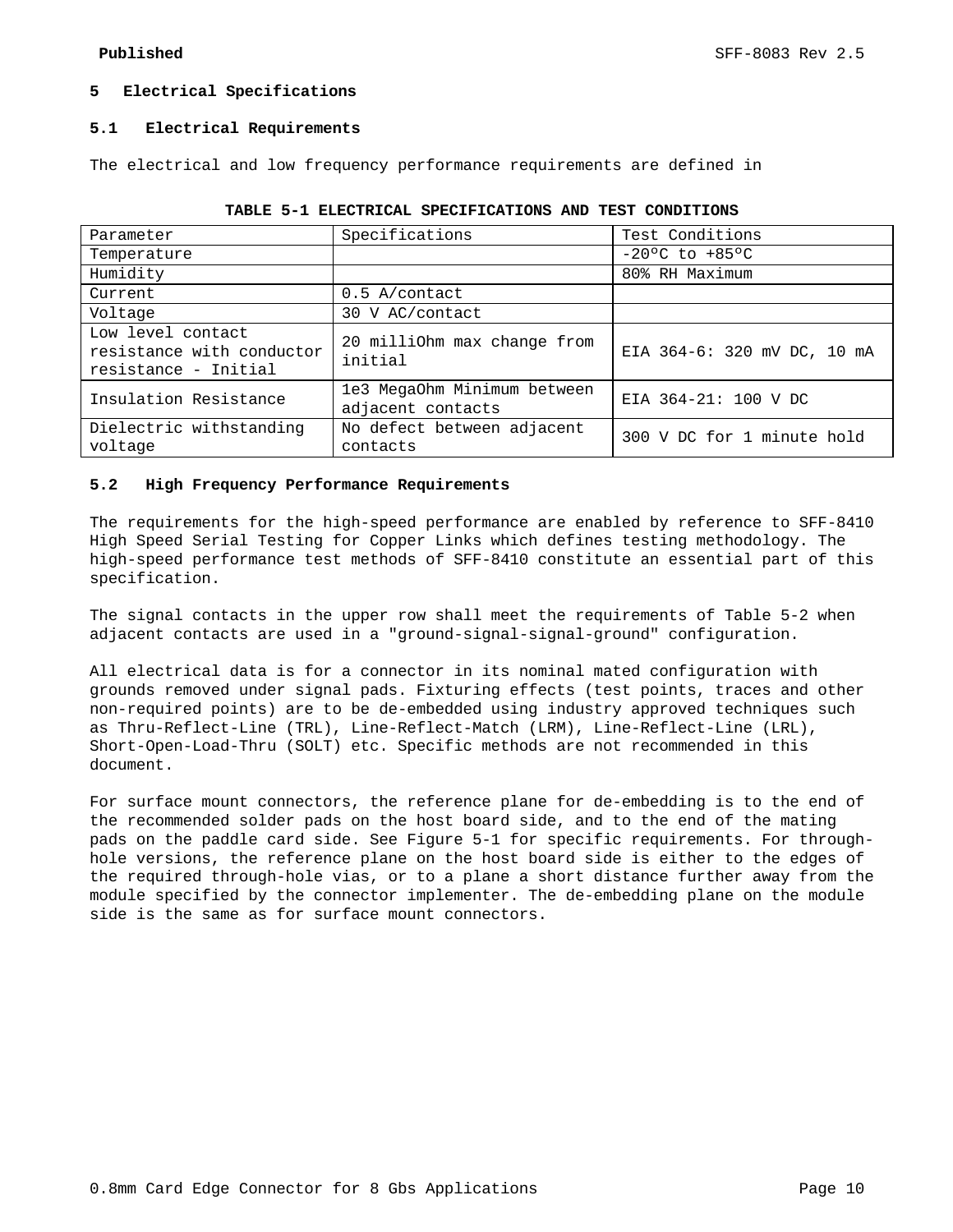

De-embedding reference plane at end of solder pads as defined in Figure 7-3

**Module Side Contact Paddle card side contacts.** De-embedding reference plane at end of contact pads as defined in Figure 7-1

#### **FIGURE 5-1 DE-EMBEDDING REFERENCE PLANE**

For better performance it is recommended that grounds are cleared from underneath signal pads

| Parameter        | Symbol         | Type | Value                       | Units                | Conditions          |
|------------------|----------------|------|-----------------------------|----------------------|---------------------|
| Reference        |                |      |                             |                      |                     |
| differential     | $Z_{\rm D}$    |      | 100                         | Ohm                  |                     |
| impedance        |                |      |                             |                      |                     |
| Reference common |                |      | 25                          | Ohm                  |                     |
| mode impedance   | $Z_{\rm C}$    |      |                             |                      |                     |
| Differential     |                | Min  | $-0.5$                      | dВ                   | $0.25$ to 5 GHz     |
| insertion loss   | SDDxy          | Max  | $-0.5 - 5.77 * log(f/5GHz)$ | $5.0$ to $15$<br>GHz |                     |
| Differential     | <b>SDDxx</b>   | Min  | $-15$                       | dВ                   | $0.25$ to 5 GHz     |
| return loss      |                | Max  | $-15+30*log(f/5GHz)$        | dВ                   | 5.0 to 11.1 GHz     |
| Common mode      | <b>SCCxx</b>   |      | $-12+2.8f$                  | dВ                   | $0.01$ to $2.5$ GHz |
| return loss      |                |      | $-5$                        | dВ                   | 2.5 to 11.1 GHz     |
| Differential     |                |      |                             |                      |                     |
| near-end         | $SDDx_bx_a$    |      | TBD                         | $mv_{RMS}$           | See note 1          |
| crosstalk        |                |      |                             |                      |                     |
| Through mode     |                |      | $-35$                       | dВ                   | $< 3.0$ GHz         |
| conversion       | SCDxy<br>SDCxy |      | $-30$                       | dВ                   | $< 5.5$ GHz         |
|                  |                |      | $-26$                       | dВ                   | $<$ 11.1 GHz        |

| TABLE 5-2 CONNECTOR HIGH-FREQUENCY PERFORMANCE REQUIREMENTS |  |  |  |
|-------------------------------------------------------------|--|--|--|
|-------------------------------------------------------------|--|--|--|

Note 1: Measured at with the connector mounted on a SFF–8431 host compliance board and measured to a SFF–8431 module compliance board. The crosstalk source shall have a differential amplitude of  $700[1000]$ mV<sub>p-p</sub>, a max rise/fall time of 34ps (20% to 80%) and transmitting a PRBS 31 pattern. The bandwidth of the measuring and oscilloscope's shall be set to a maximum of 12GHz.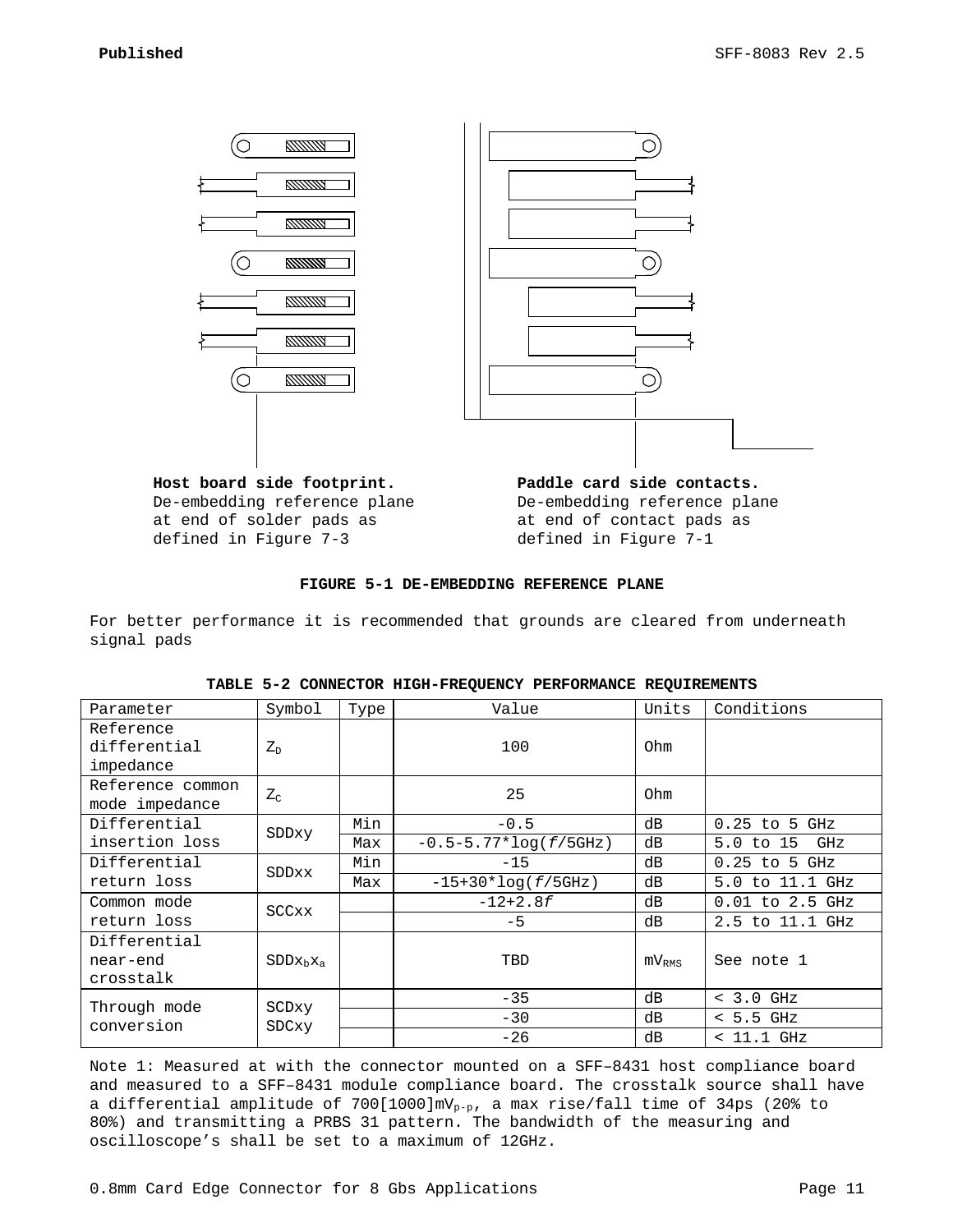#### **6 Mechanical Specifications**

#### **6.1 Connector Configurations**

The improved 0.8mm card edge connector relies on a receiving body and paddle card, which are the primary elements of a connector used for e.g. the SFP+ application.

The primary elements provide a flexible means to implement solutions for diverse applications e.g., direct board-to-board implementations can incorporate the plug into the side of one board and mate directly to a receiving body on the other.

Figure 6-1 is an example, which illustrates one style of receiving body and how they become receptacles to receive the plug when encapsulated by the shell that is designed for an unshielded connector application.



**FIGURE 6-1 GENERAL VIEW OF RIGHT-ANGLED BODY RECEPTACLE**

SFF-8432 is an example of the definition of a pluggable module or cable plug that incorporates the paddle card. It also defines the interface to a separate cage (front shell) which is used to encapsulate the receiving body to form a complete receptacle for use in shielded applications.

The cage provides guidance and retention for the cable plug or pluggable module, and absorbs the stress imposed by insertion and removal of the plug or module. This protects the quality of the solder joints between the body and host board.

SFF-8433 and SFF-8443 define various cage configurations that could apply to an SFP+ application.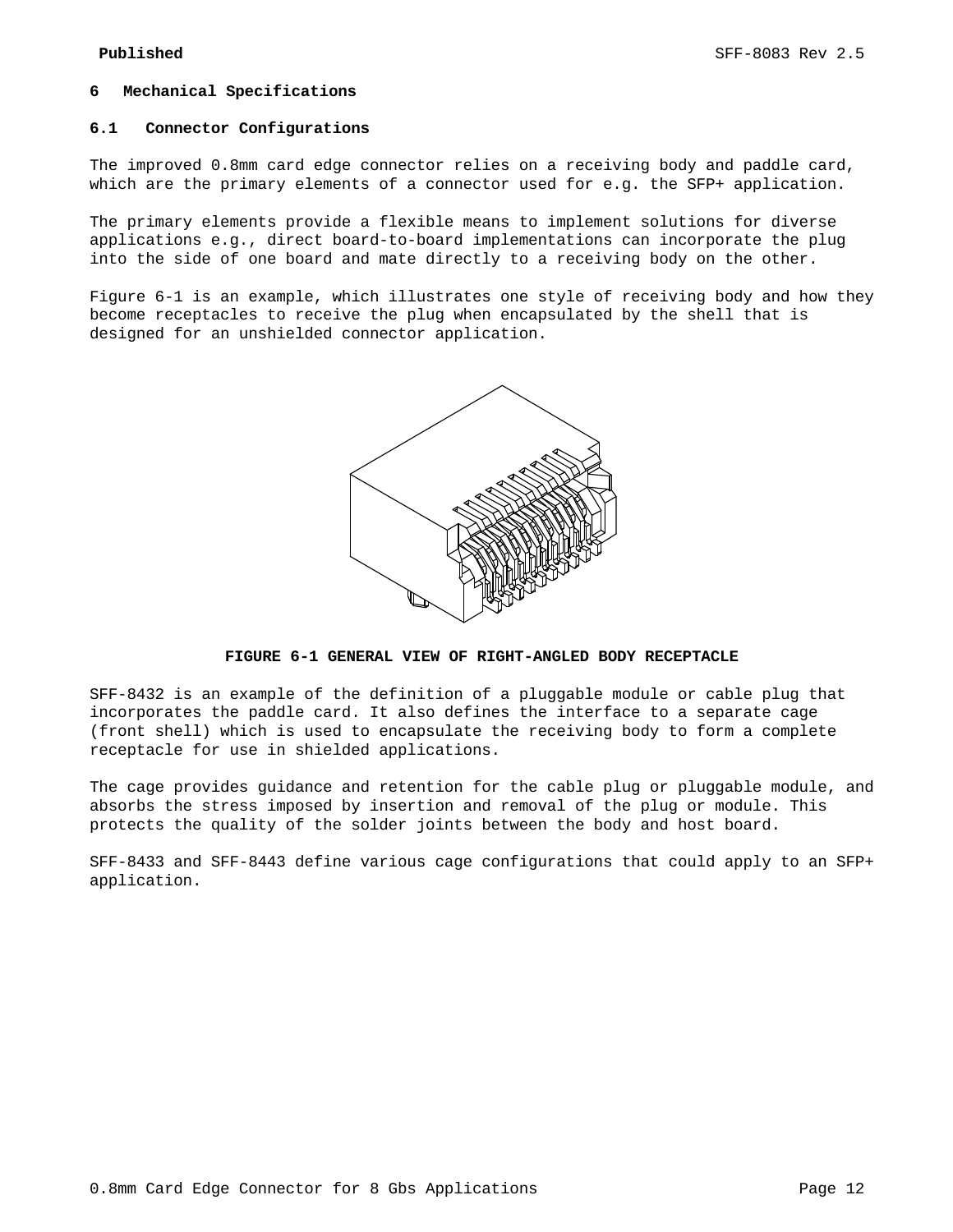## **6.2 Mechanical Requirements**

The mechanical requirements are listed in Table 6-1.

|                    |                            |     | Acceptance Limits |     |     |        |  |
|--------------------|----------------------------|-----|-------------------|-----|-----|--------|--|
| Items              | Conditions                 | 20  | 30                | 50  | 70  | Unit   |  |
|                    |                            | Ckt | Ckt               | Ckt | Ckt |        |  |
| Durability for     | EIA 364-09                 | 100 | 100               | 100 | 100 | Cycles |  |
| Connector          |                            |     |                   |     |     |        |  |
| Durability for     | EIA 364-09                 | 50  | 50                | 50  | 50  | Cycles |  |
| Mating Paddle Card |                            |     |                   |     |     |        |  |
|                    | EIA 364-13:<br>Measurement | 30  | 35                | 45  | 55  |        |  |
| Mating Force       | speed: 12.7 mm per minute  | Max | Max               | Max | Max | N      |  |
|                    | maximum                    |     |                   |     |     |        |  |
|                    | EIA 364-13: Measurement    |     |                   |     |     |        |  |
| Un-mating Force    | speed: 12.7 mm per minute  | 20  | 25                | 35  | 45  | N      |  |
|                    | maximum with retention     | Max | Max               | Max | Max |        |  |
|                    | latch disengaged           |     |                   |     |     |        |  |

|  | TABLE 6-1 MECHANICAL REQUIREMENTS |
|--|-----------------------------------|
|  |                                   |

## **6.3 Contact Sequencing**

To combat electrostatic discharge, static drain, protect signal pins, or for other purposes, it may be desirable that during module/cable insertion some contacts make contact first and that during extraction these contacts break last. This function can be achieved with contact sequencing. Figure 6-2 shows an example where first the advanced grounding contacts make contact with the board side contacts and then the power contacts make contact and that the signal pins make contact after ground and power has been established. During extraction the reverse process happens. For details on the sequencing dimensions see Figure 7-1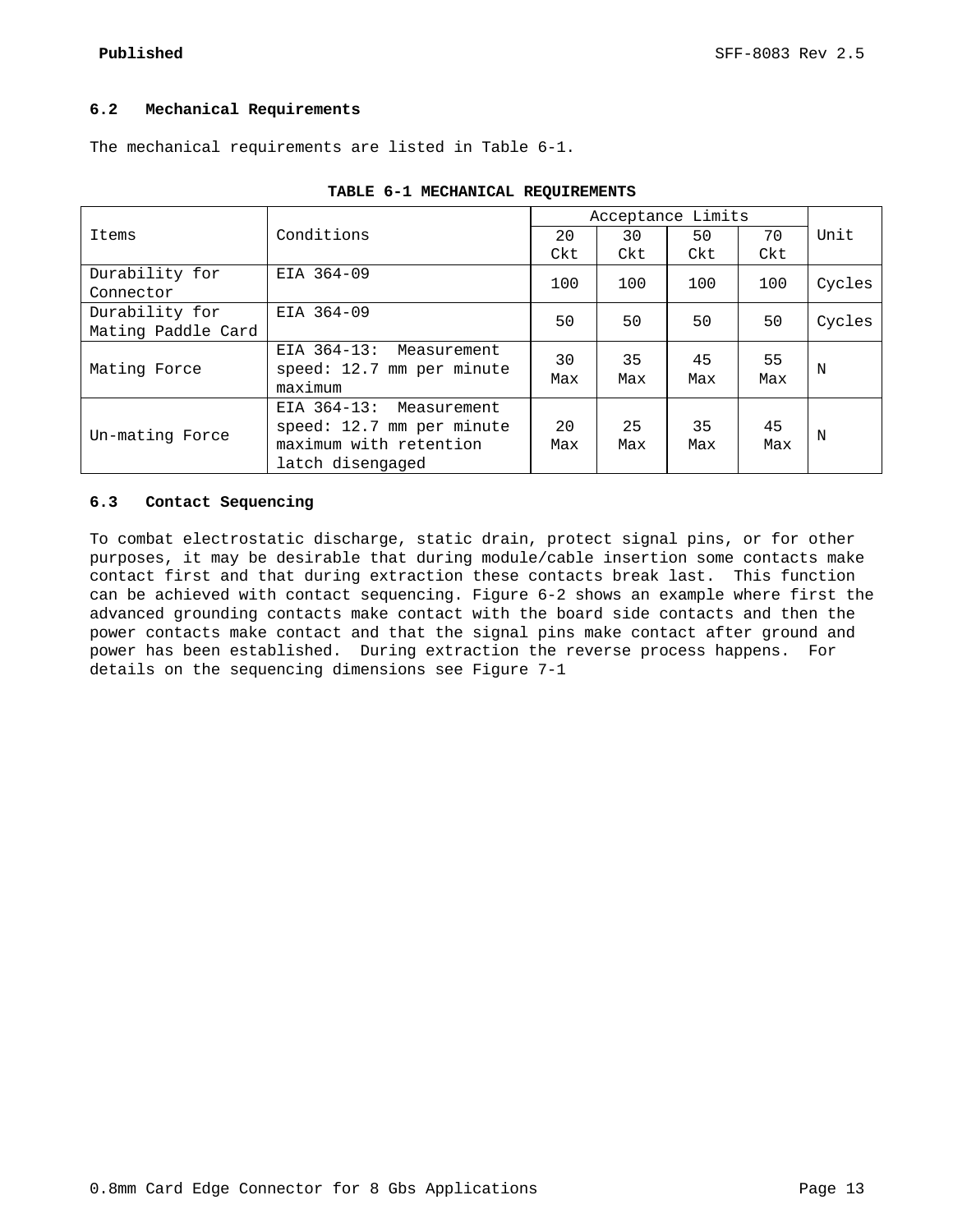

**FIGURE 6-2 CONTACT SEQUENCING**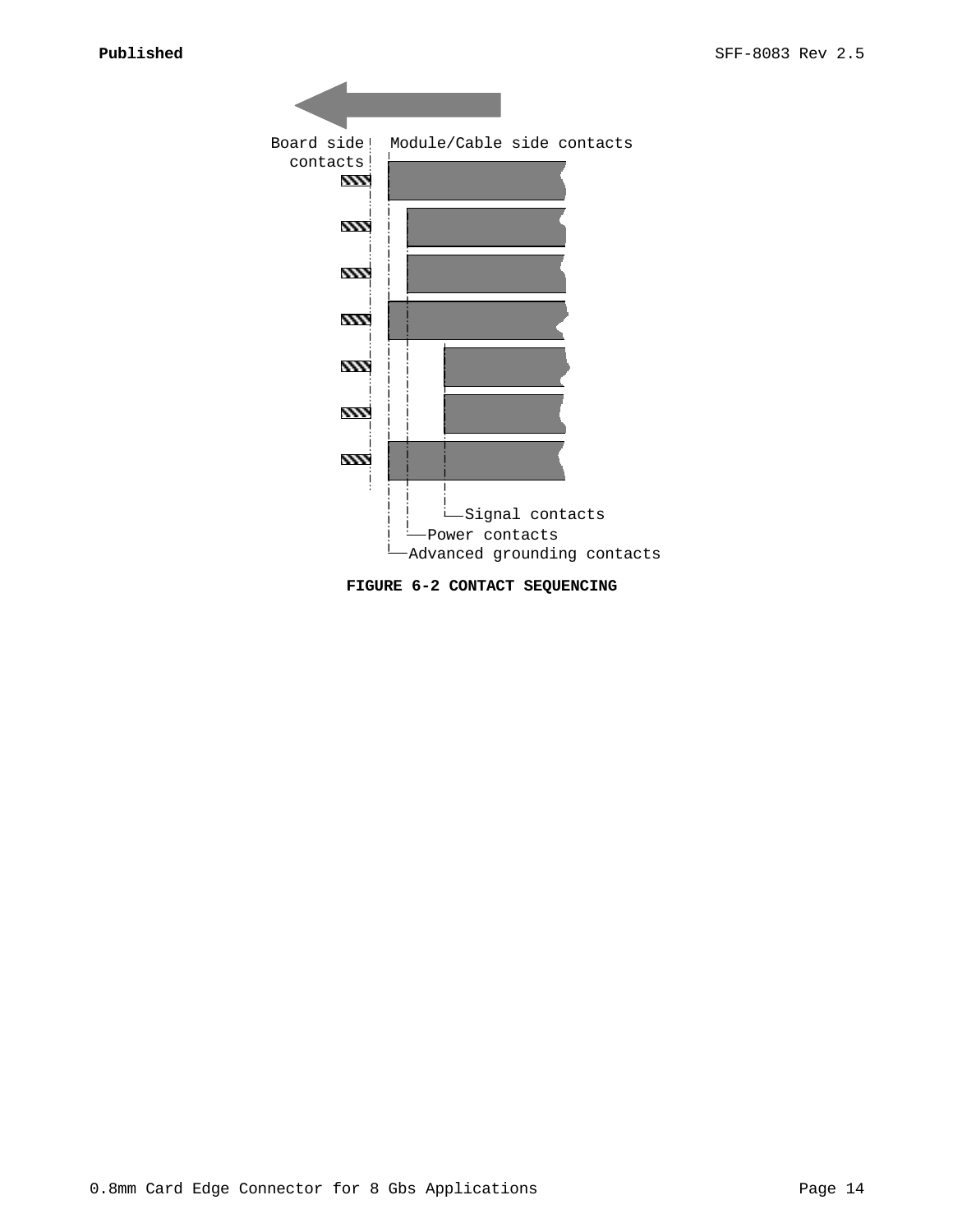# **6.4 Contact Numbering**

The contact numbering is shown in Table 6-2 for the various sizes of connector. For location of contacts A1 and B1, see Figure 7-1 and Figure 7-2

| 20 Contacts |    | 30 Contacts    |    |                | 50 Contacts |                | 70 Contacts |
|-------------|----|----------------|----|----------------|-------------|----------------|-------------|
| 1           | 20 | 1              | 30 | 1              | 50          | 1              | 70          |
| 2           | 19 | $\overline{a}$ | 29 | 2              | 49          | $\sqrt{2}$     | 69          |
| 3           | 18 | 3              | 28 | 3              | 48          | 3              | 68          |
| 4           | 17 | $\overline{4}$ | 27 | $\overline{4}$ | 47          | $\overline{4}$ | 67          |
| 5           | 16 | 5              | 26 | 5              | 46          | 5              | 66          |
| 6           | 15 | б              | 25 | 6              | 45          | 6              | 65          |
| 7           | 14 | 7              | 24 | 7              | 44          | 7              | 64          |
| 8           | 13 | 8              | 23 | 8              | 43          | 8              | 63          |
| 9           | 12 | 9              | 22 | 9              | 42          | 9              | 62          |
| $10$        | 11 | 10             | 21 | $10$           | 41          | $10$           | 61          |
|             |    | 11             | 20 | 11             | 40          | 11             | 60          |
|             |    | 12             | 19 | 12             | 39          | 12             | 59          |
|             |    | 13             | 18 | 13             | 38          | 13             | 58          |
|             |    | 14             | 17 | 14             | 37          | 14             | 57          |
|             |    | 15             | 16 | 15             | 36          | 15             | 56          |
|             |    |                |    | 16             | 35          | 16             | 55          |
|             |    |                |    | $17$           | 34          | $17$           | 54          |
|             |    |                |    | 18             | 33          | 18             | 53          |
|             |    |                |    | 19             | 32          | 19             | 52          |
|             |    |                |    | 20             | 31          | 20             | 51          |
|             |    |                |    | 21             | 30          | 21             | 50          |
|             |    |                |    | 22             | 29          | 22             | 49          |
|             |    |                |    | 23             | 28          | 23             | 48          |
|             |    |                |    | 24             | 27          | 24             | 47          |
|             |    |                |    | 25             | 26          | 25             | 46          |
|             |    |                |    |                |             | 26             | 45          |
|             |    |                |    |                |             | 27             | 44          |
|             |    |                |    |                |             | 28             | 43          |
|             |    |                |    |                |             | 29             | 42          |
|             |    |                |    |                |             | 30             | 41          |
|             |    |                |    |                |             | 31             | 40          |
|             |    |                |    |                |             | 32             | 39          |
|             |    |                |    |                |             | 33             | 38          |
|             |    |                |    |                |             | 34             | 37          |
|             |    |                |    |                |             | 35             | 36          |

#### **TABLE 6-2 CONTACT NUMBERING**

# **Connector Dimensions**

The dimensioning conventions are described in ANSI-Y14.5M, Geometric Dimensioning and Tolerancing. All dimensions are in millimeters.

Dimension related requirements for the connector system addressed in this document are specified in the tables and figures in this clause.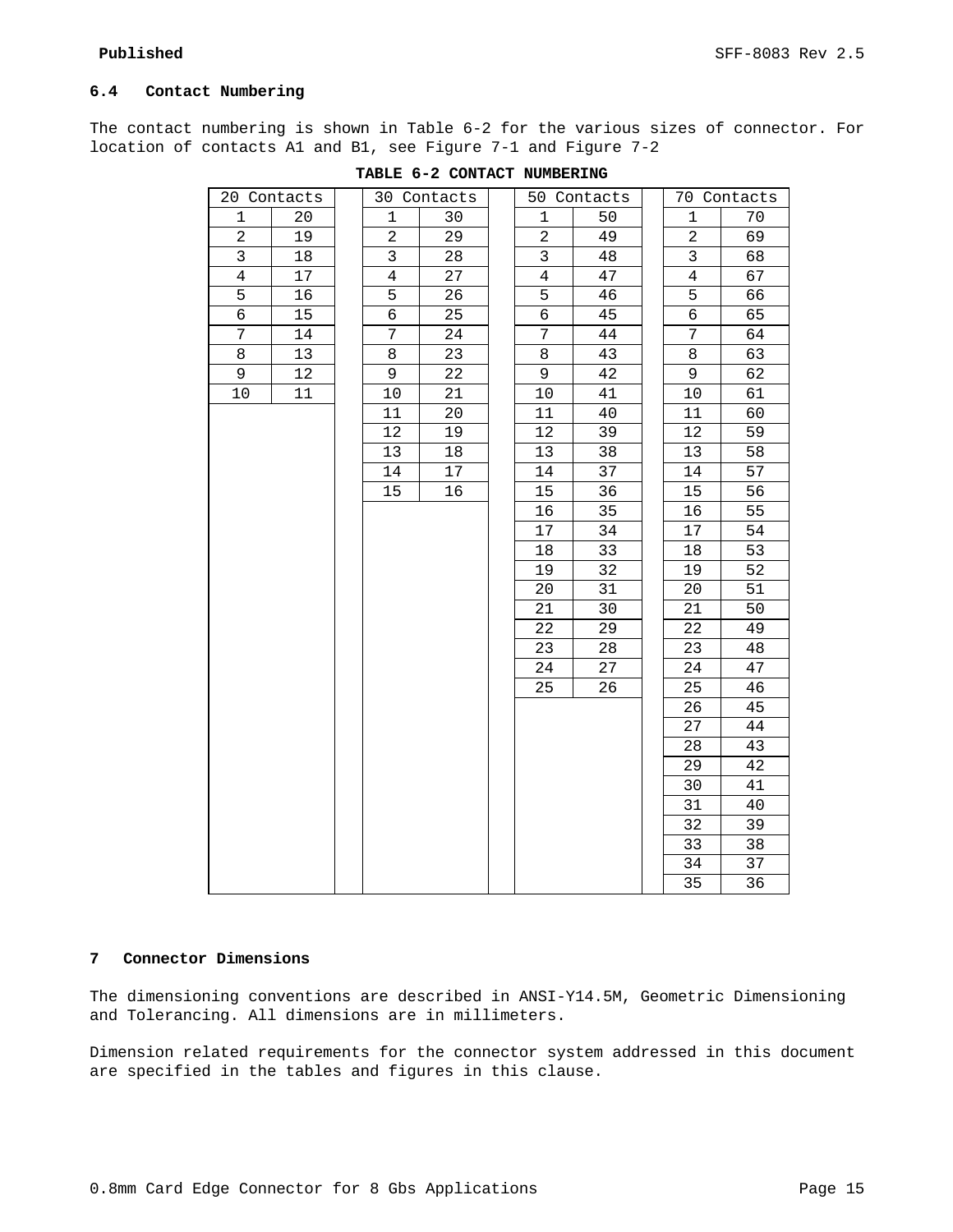# **7.1 Paddle Card**



**TABLE 7-1 PADDLE CARD**

| Desig<br>nator | Description                     |      | 30    | 50    | 70    | Tolerance  |
|----------------|---------------------------------|------|-------|-------|-------|------------|
| A01            | CL to last                      | 3.80 | 5.80  | 9.80  | 13.80 | Basic      |
| A02            | CL to first                     |      | 5.40  | 9.40  | 13.40 | Basic      |
| A03            | Contact pad pitch within row    | 0.80 | 0.80  | 0.80  | 0.80  | Basic      |
| A04            | Pad width                       | 0.60 | 0.60  | 0.60  | 0.60  | $\pm 0.05$ |
| A05            | Paddle card width               | 9.15 | 12.15 | 21.15 | 29.15 | ±0.15      |
| A06            | End of paddle card to datum D   | 1.30 | 1.40  | 1.40  | 1.30  | $\pm 0.10$ |
| A07            | Start of ground pad to datum D  | 0.80 | 0.90  | 0.90  | 0.80  | $\pm 0.05$ |
| A08            | Start of power pad to datum D   | 0.40 | 0.40  | 0.40  | N/A   | $\pm 0.05$ |
| A09            | Length of signal pad            | 2.20 | 1.55  | 1.55  | 2.20  | Minimum    |
| A10            | Length of component/Solder Mask | 5.50 | 5.50  | 5.50  | 5.50  | Minimum    |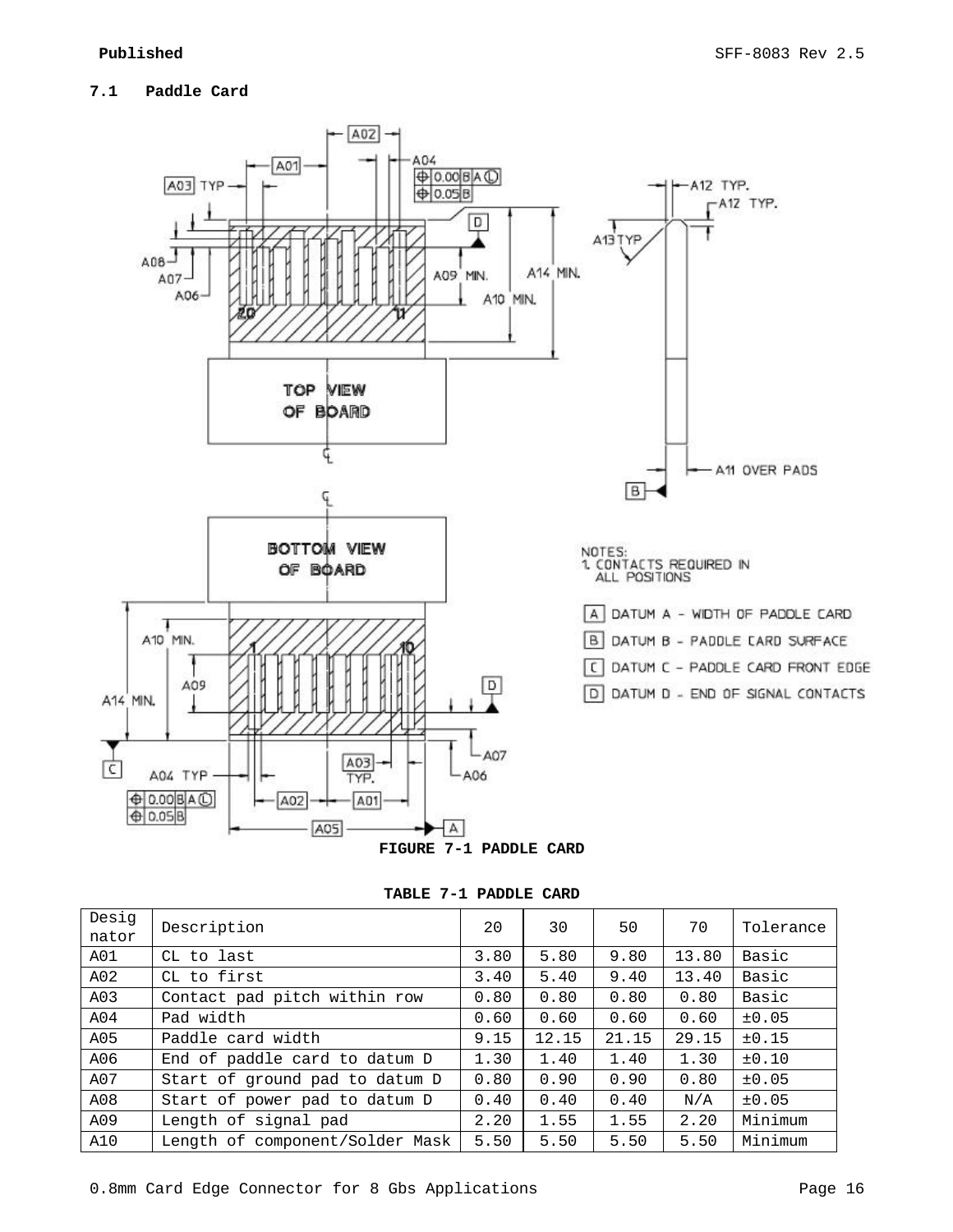|     | keep-out area                 |      |      |      |      |            |
|-----|-------------------------------|------|------|------|------|------------|
| A11 | Paddle card thickness         | 1.00 | 1.00 | 1.00 | 1.00 | $\pm 0.10$ |
| A12 | Paddle card end chamfer       | 0.30 | 0.30 | 0.30 | 0.30 | $+0.10/$   |
|     |                               |      |      |      |      | $-0.20$    |
| A13 | Paddle card end chamfer angle | 450  | 450  | 450  | 450  | Reference  |
| A14 | Length from front edge to     | 6.00 | 6.00 | 6.00 | 6.00 | Minimum    |
|     | shoulder                      |      |      |      |      |            |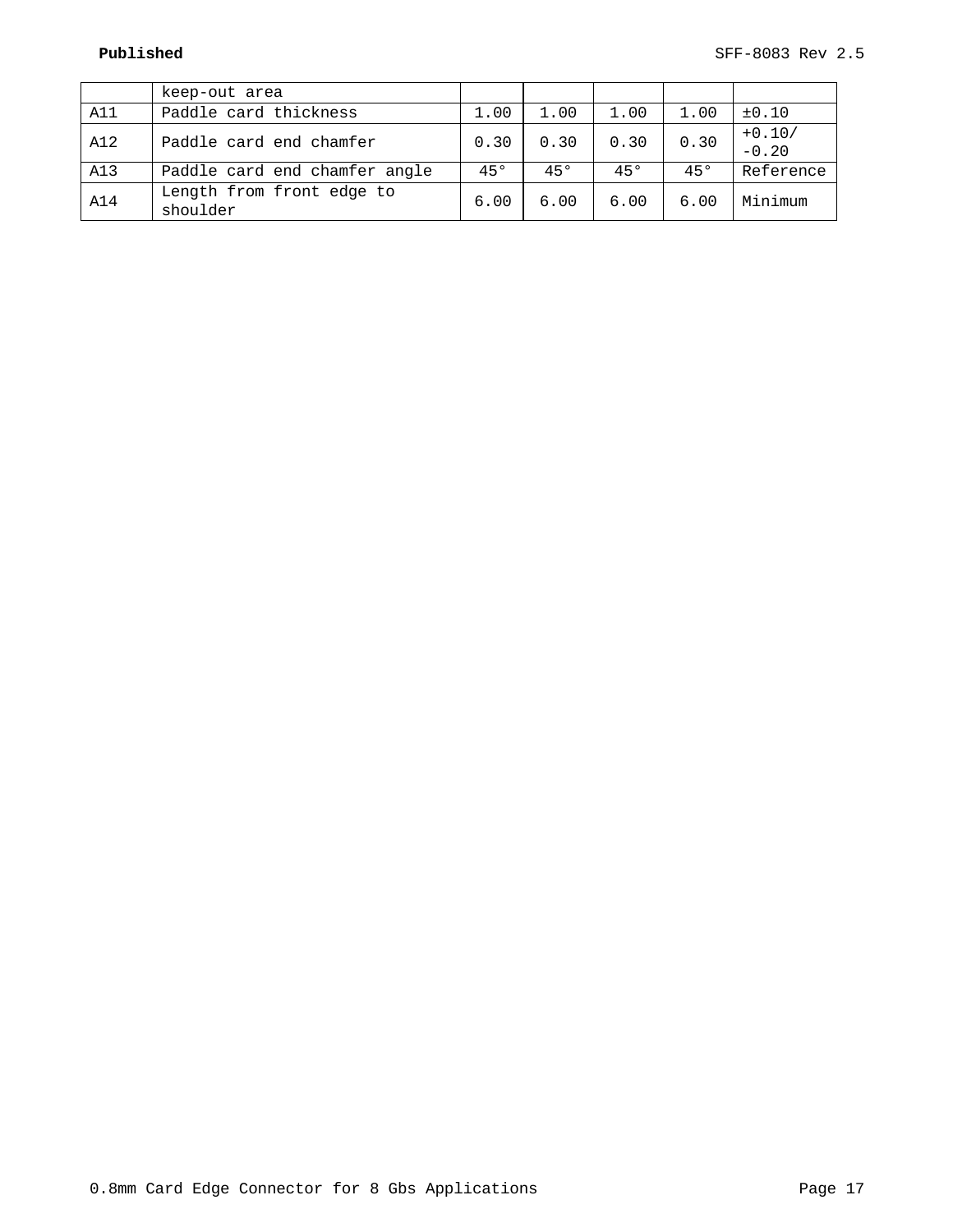



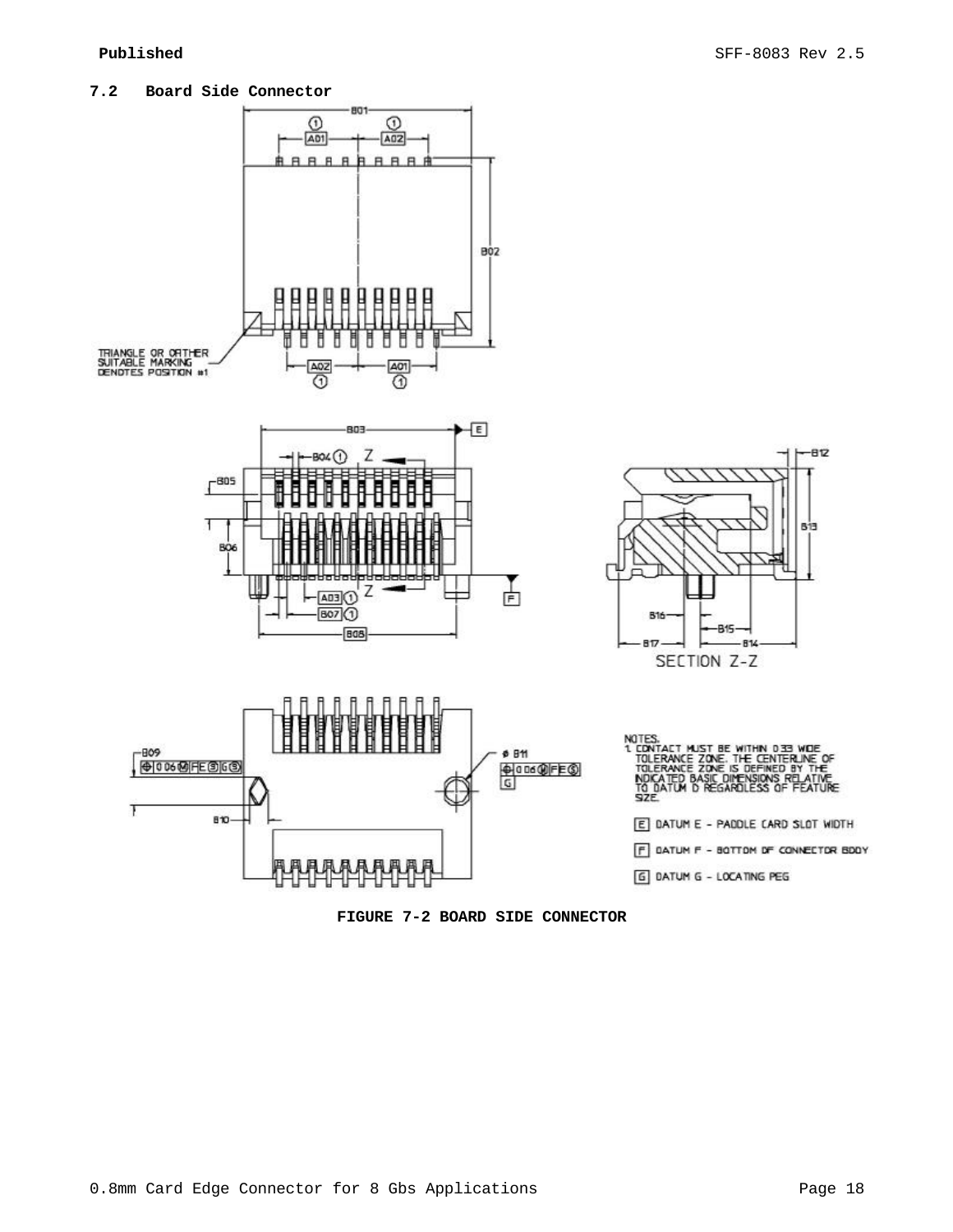| Desig      | Description                 | 20    | 30    | 50    | 70    | Tolerance |
|------------|-----------------------------|-------|-------|-------|-------|-----------|
| nator      |                             |       |       |       |       |           |
| A01        | CL to last                  | 3.80  | 5.80  | 9.80  | 13.80 | Basic     |
| A02        | CL to first                 | 3.40  | 5.40  | 9.40  | 13.40 | Basic     |
| A03        | Contact pitch within row    | 0.80  | 0.80  | 0.80  | 0.80  | Basic     |
| <b>B01</b> | Overall width               | 11.20 | 15.20 | 23.20 | 31.20 | Maximum   |
| <b>B02</b> | Overall depth               | 9.20  | 9.20  | 9.20  | 9.20  | Maximum   |
| <b>B03</b> | Paddle card slot width      | 9.40  | 13.40 | 21.40 | 29.40 | ±0.05     |
| <b>B04</b> | Contact tolerance zone      | 0.33  | 0.33  | 0.33  | 0.33  | Maximum   |
| <b>B05</b> | Paddle card slot height     | 1.35  | 1.35  | 1.35  | 1.35  | Maximum   |
| B06        | Paddle card slot to datum F | 2.75  | 2.75  | 2.75  | 2.75  | ±0.15     |
| <b>B07</b> | Contact pitch row to row    | 0.40  | 0.40  | 0.40  | 0.40  | Basic     |
| <b>B08</b> | Peg to peg                  | 9.60  | 13.60 | 21.60 | 29.60 | Basic     |
| <b>B09</b> | Peg height                  | 1.40  | 1.40  | 1.40  | 1.40  | ±0.05     |
| <b>B10</b> | Peg width                   | 0.90  | 0.90  | 0.90  | 0.90  | Reference |
| <b>B11</b> | Peg diameter                | 1.40  | 1.40  | 1.40  | 1.40  | ±0.05     |
| <b>B12</b> | Housing to solder foot      | 0.41  | 0.41  | 0.41  | 0.41  | Reference |
| <b>B13</b> | Overall height              | 5.40  | 5.90  | 5.90  | 5.90  | Maximum   |
| <b>B14</b> | Peg CL to solder foot       | 4.65  | 4.65  | 4.65  | 4.65  | Reference |
| <b>B15</b> | Peg CL to card slot         | 2.43  | 2.43  | 2.43  | 2.43  | Minimum   |
| <b>B16</b> | Peg CL to contact CL        | 0.70  | 0.70  | 0.70  | 0.70  | ±0.15     |
| <b>B17</b> | Housing Front to contact CL | 2.30  | 2.30  | 2.30  | 2.30  | ±0.15     |

| TABLE 7-2 BOARD SIDE CONNECTOR |  |  |  |
|--------------------------------|--|--|--|
|--------------------------------|--|--|--|

Note: Solder footprint configuration shall conform to the footprint defined in 7.3